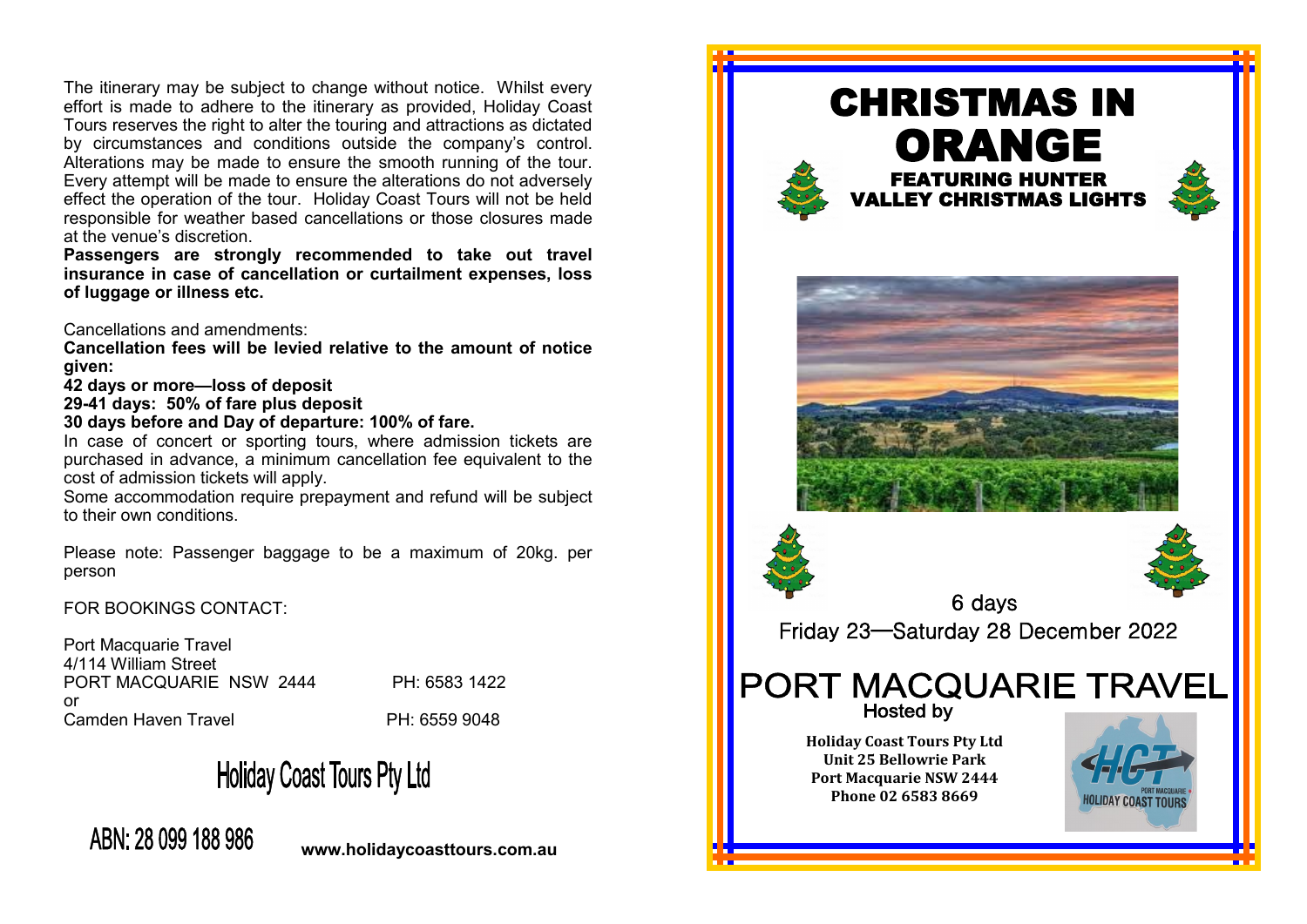#### **Holiday Coast Tours CHRISTMAS IN ORANGE FEATURING HUNTER VALLEY CHRISTMAS LIGHTS**

**6 days Fri 23—Wed 28 December 2022**



• Christmas lunch *(to be confirmed)*

•

- Entry and lunch at Millthorpe Museum
- Talk & afternoon tea at Fourjay Farms, Orange
- Talk & morning tea Norland Fig Orchard, Orange
- Guided walk and light lunch at Hillside Harvest, Orange
- Wine tastings at Orange Mountain Wines
- Lunch at Mayfield Ex Services Club-Diggers, Newcastle

**Join us for a Christmas tour featuring the Hunter Valley's 'Christmas Lights' and some Good old-fashioned Country Charm in Orange. Gather your friends and accompany us on this very relaxed tour.**

## **Day 1 (LD) PORT MACQUARIE TO THE HUNTER VALLEY Friday 23 December 2022**

Welcome to our Christmas tour based in **Orange**. We depart the Port Macquarie Coach Terminal at 8.30am. Our journey today gets us to the Hunter Valley where we enjoy the wonderful **Christmas Lights** in the Hunter Valley Gardens. Upon arrival we enjoy **lunch** and a wander at the **Hunter Valley Gardens.** We also have some free time to enjoy the shops in the village. As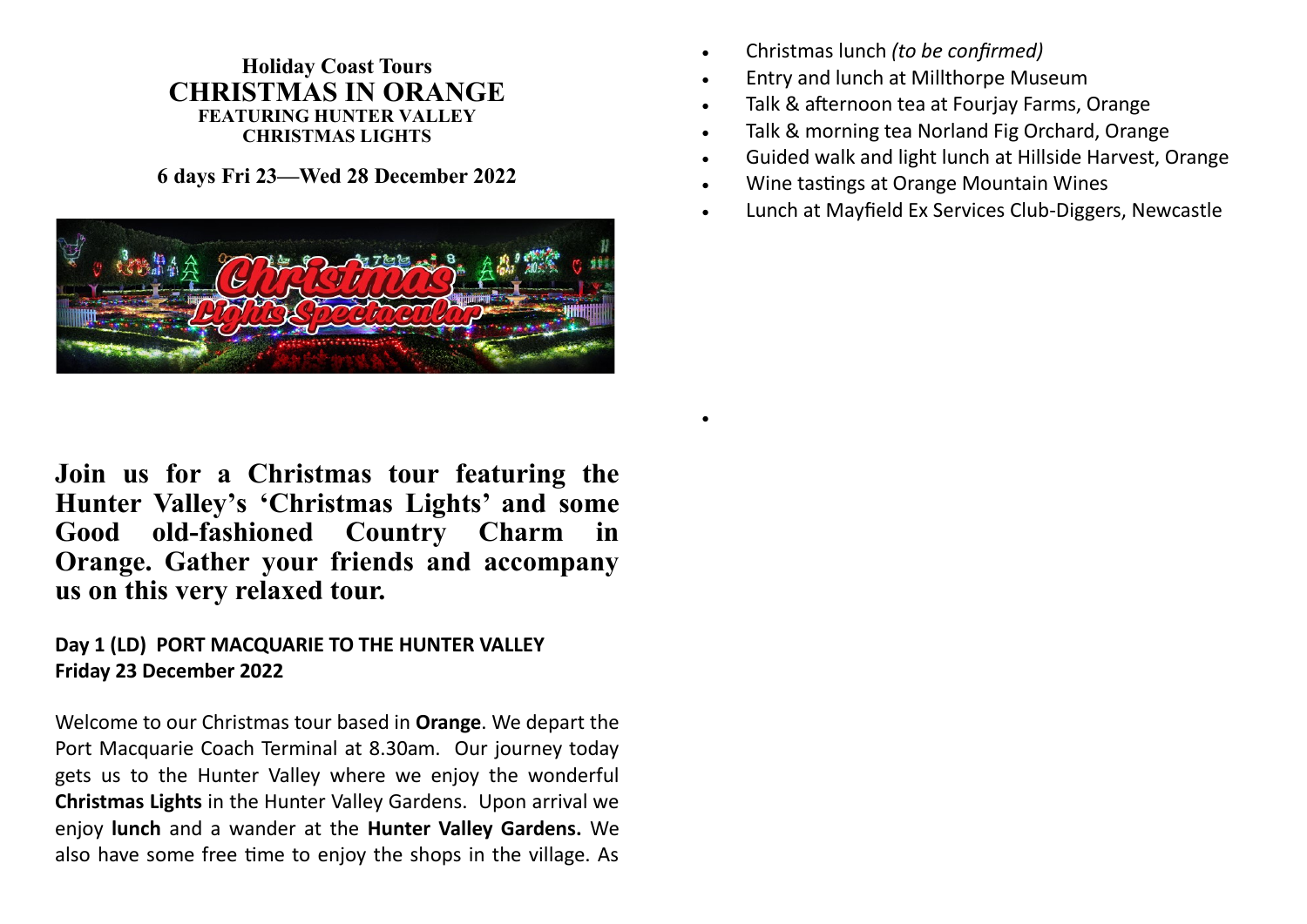All itineraries are subject to change due to occasional restrictions in opening times/days of some attractions.

> COST: \$2175.00 per person (based on twin/double share accommodation) Single Supplement \$520.00

A Deposit of \$250.00 per person is required upon booking with final balance to be paid by 17 November 2022

#### TOUR INCLUSIONS:

- Air-conditioned coach travel
- 5 night's hotel accommodation
- 5 cooked hotel breakfasts
- 5 hotel dinners
- 6 included lunches see below
- Light lunch at the Hunter Valley Gardens
- Entry to the Hunter Valley Gardens for Christmas Lights Spectacular
- Light lunch including tea and coffee at the Rylstone Club on Day2
- Entry to the Lollipop Shop (& Info Centre) FOC
- Guided tour of Sofala with afternoon tea at Rustic Café, Sofala

the sun begins to set, we'll take in an early dinner then return to the Gardens for the **Christmas Lights Spectacular**. Entering a world where over 100,000 Christmas lights are illuminated, wind your way through the remarkable displays including a white Christmas scene complete with snow cave and white topped trees where the spirit of Christmas will come alive.

Harrigans Hunter Valley | subject to availability Lunch at HVG | Dinner at Hotel

### **Day 2 (BLD) HUNTER VALLEY TO ORANGE Saturday 24 December**

Travelling via Denman and the Goulburn River National Park, we arrive in **Rylstone** for **lunch**, a town with many fine old stone buildings, especially in Louee St. We also have time to drop into the **Lollipop Shop** offering old fashioned sweets, toys and gifts. In Kandos we stop at the Rotary Lookout for terrific views towards the Capertee Valley before continuing through to the rich gold-mining village of **Sofala**. It's picturesque quality lies within its charming narrow main street houses, set against the stony Turon River with dramatic rugged mountains hovering behind. Welcomed to town by a **guided tour** we enjoy some **afternoon tea** afterwards then make our way into our destination of **Orange**.

Breakfast & Dinner in Hotel |Lunch in Rylstone 3 nights | Mercure Orange | subject to availability

# **Day 3 (BLS) MERRY CHRISTMAS Sunday 25 December**

Merry Christmas! We'll take the coach out for some sightseeing around town revealing the points of interest. Sprucing ourselves up we prepare for our **Christmas Lunch with all the**